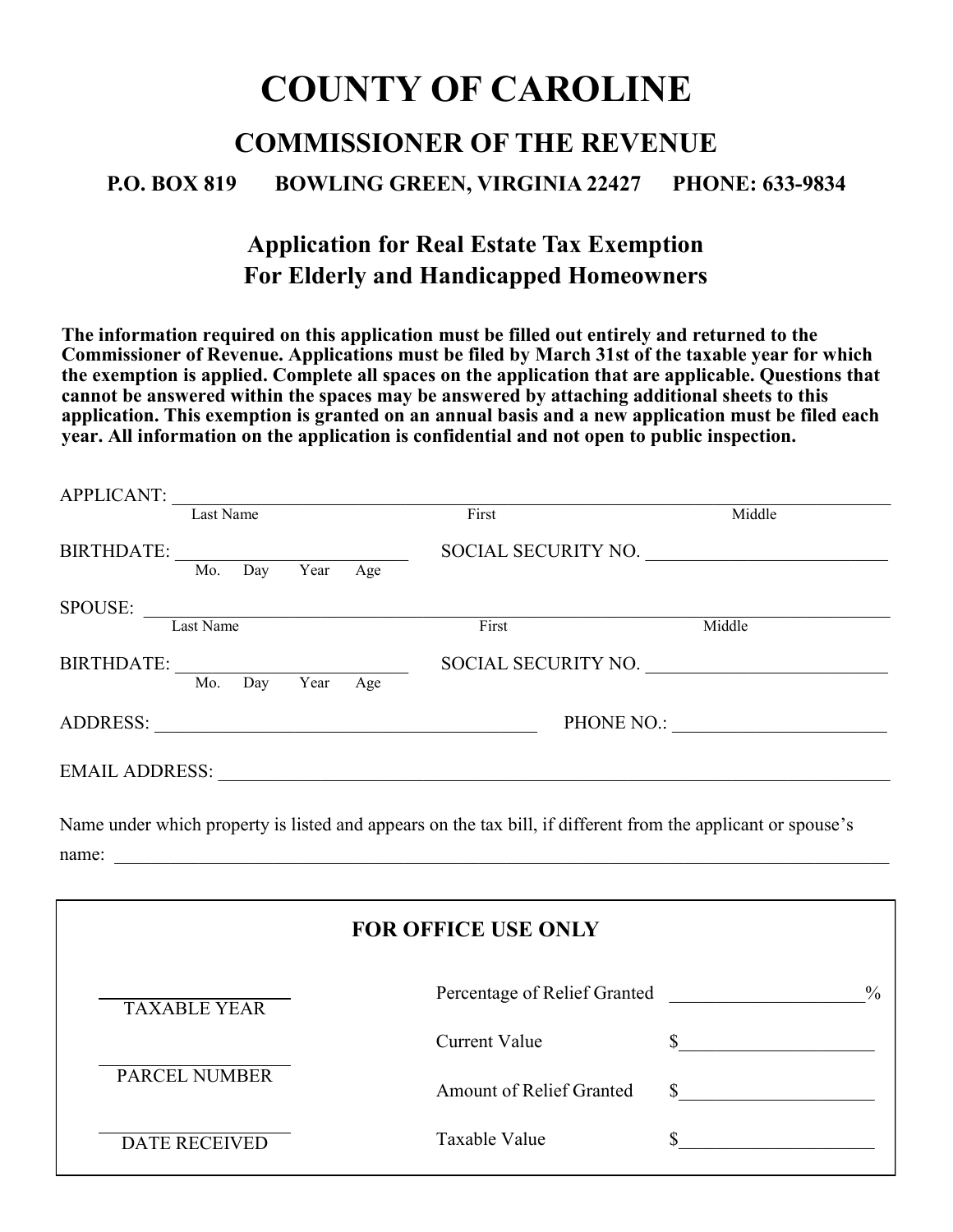|  |  |  |  | 1. Is this dwelling occupied by the applicant as the sole dwelling? | $Yes \mid \mid$ | No |
|--|--|--|--|---------------------------------------------------------------------|-----------------|----|
|--|--|--|--|---------------------------------------------------------------------|-----------------|----|

- 2. Is the applicant? Elderly  $\Box$  Handicapped  $\mathbf{1}$
- 3. Is the applicant? Sole owner  $\Box$  Partial Owner  $\Box$

If partial ownership, explain how the ownership is legally held and the proportion owned by the applicant.

4. List the names, relation, ages and social security numbers of all persons who occupy the dwelling other than the owners. Do not list occupants with no income. Please attach list if more room is needed.

| <b>NAME</b>      | <b>RELATION</b> | <b>AGE</b> | <b>SOCIAL SECURITY NO.</b> |
|------------------|-----------------|------------|----------------------------|
| 1.               |                 |            |                            |
| 2.               |                 |            |                            |
| 13.              |                 |            |                            |
| $\overline{4}$ . |                 |            |                            |

#### **GROSS INCOME SCHEDULE**

Please complete the gross income schedule for the prior calendar year. Included in this statement should be the total gross income from all sources of the applicant, spouse, and each person living in the dwelling.

#### *\* Income documentation is required when applicable.*

| <b>GROSS INCOME</b>             | <b>APPLICANT</b> | <b>SPOUSE</b> | <b>OCCUPANT-1</b> | <b>OCCUPANT-2</b> | <b>OCCUPANT-3</b> |
|---------------------------------|------------------|---------------|-------------------|-------------------|-------------------|
| Salaries, Wages, Etc.           |                  |               |                   |                   |                   |
| Pensions or Retirement          |                  |               |                   |                   |                   |
| <b>Social Security</b>          |                  |               |                   |                   |                   |
| Interest                        |                  |               |                   |                   |                   |
| Dividends                       |                  |               |                   |                   |                   |
| Rent(s)                         |                  |               |                   |                   |                   |
| <b>Public Assistance</b>        |                  |               |                   |                   |                   |
| <b>Capital Gains</b>            |                  |               |                   |                   |                   |
| Trust Fund Income               |                  |               |                   |                   |                   |
| All Other Sources               |                  |               |                   |                   |                   |
|                                 |                  |               |                   |                   |                   |
|                                 |                  |               |                   |                   |                   |
| Less Occupants Income Exemption |                  |               | ( \$6,500)        | ( \$6,500)        | ( \$6,500)        |
| <b>Total For Each Column</b>    |                  |               |                   |                   |                   |

**Total Gross Income of Applicant, Spouse and Occupants \$\_\_\_\_\_\_\_\_\_\_\_\_\_\_\_\_\_\_\_**

**\*\*If gross combined income is over \$50,000.00, no exemption is allowed.\*\***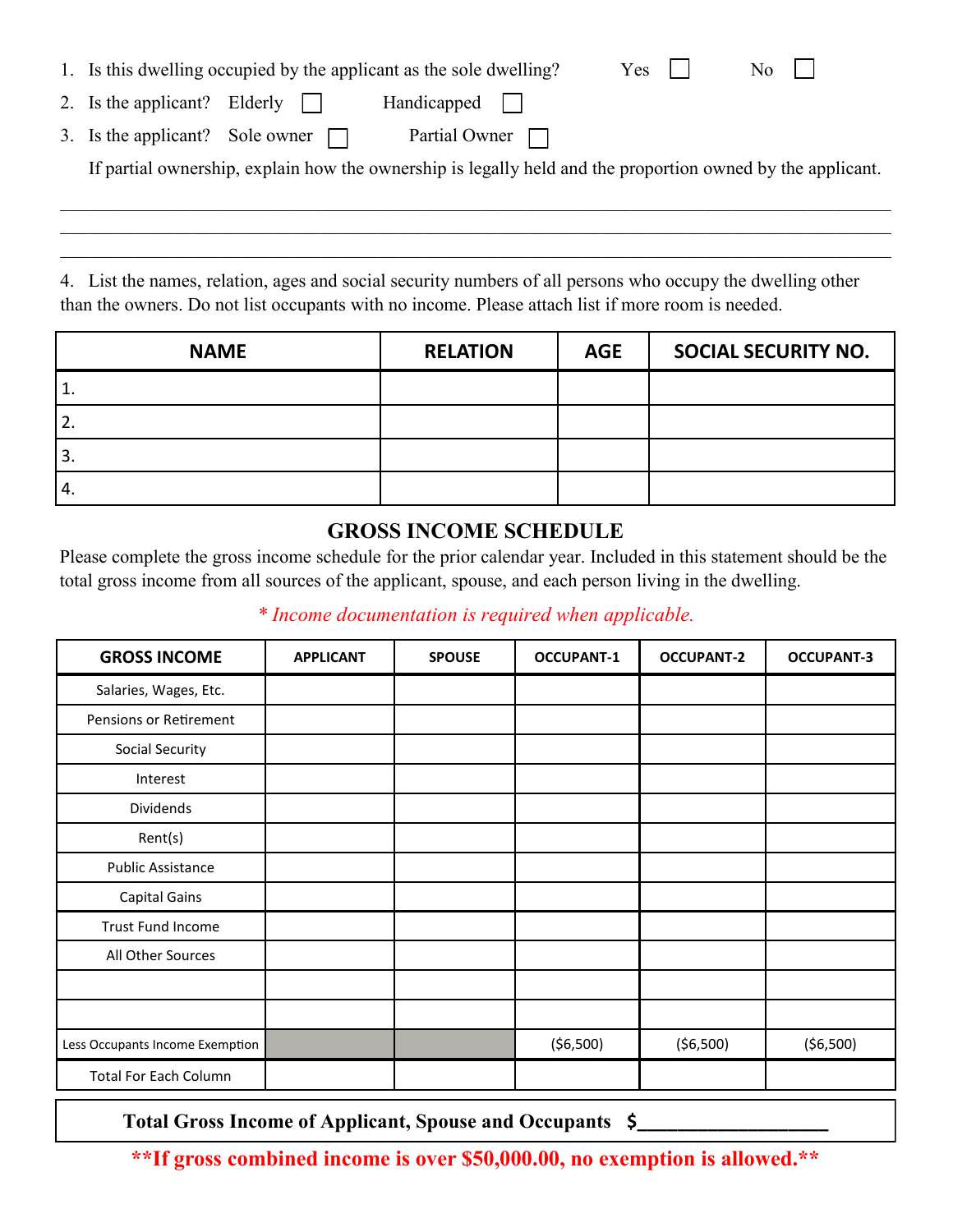# **NET WORTH SCHEDULE**

Please complete the schedule of net financial worth as of December 31<sup>st</sup> of the prior year. Net financial worth shall be calculated by subtracting the total liabilities from the total assets. The net financial worth shall exclude the fair market value of the dwelling and the land, not exceeding ten acres upon which the dwelling is situated.

| <b>ASSETS</b>                                       | <b>APPLICANT</b> | <b>SPOUSE</b> |
|-----------------------------------------------------|------------------|---------------|
| Real Estate (other than residence)                  |                  |               |
| Personal Property (Vehicles, Trailers, Boats, etc.) |                  |               |
| Savings Account(s)                                  |                  |               |
| Checking Account(s)                                 |                  |               |
| Cash on Hand                                        |                  |               |
| Stocks & Bonds                                      |                  |               |
| Life Insurance and Annuity (Cash Value)             |                  |               |
| Property In Trust                                   |                  |               |
| <b>Other Assets</b>                                 |                  |               |
|                                                     |                  |               |
| <b>TOTAL ASSETS</b>                                 |                  |               |

*\* Asset documentation is required when applicable. Submission of liability documentation is optional.*

| <b>LIABILITIES</b>             | <b>APPLICANT</b> | <b>SPOUSE</b> |
|--------------------------------|------------------|---------------|
| Personal Loans                 |                  |               |
| Vehicle Loans                  |                  |               |
| <b>Credit Card Debt</b>        |                  |               |
| Mortgages (Other Than Primary) |                  |               |
| <b>Delinquent Taxes</b>        |                  |               |
| <b>Medical Bills</b>           |                  |               |
| <b>Other Liabilities</b>       |                  |               |
|                                |                  |               |
| <b>TOTAL LIABILITIES</b>       |                  |               |